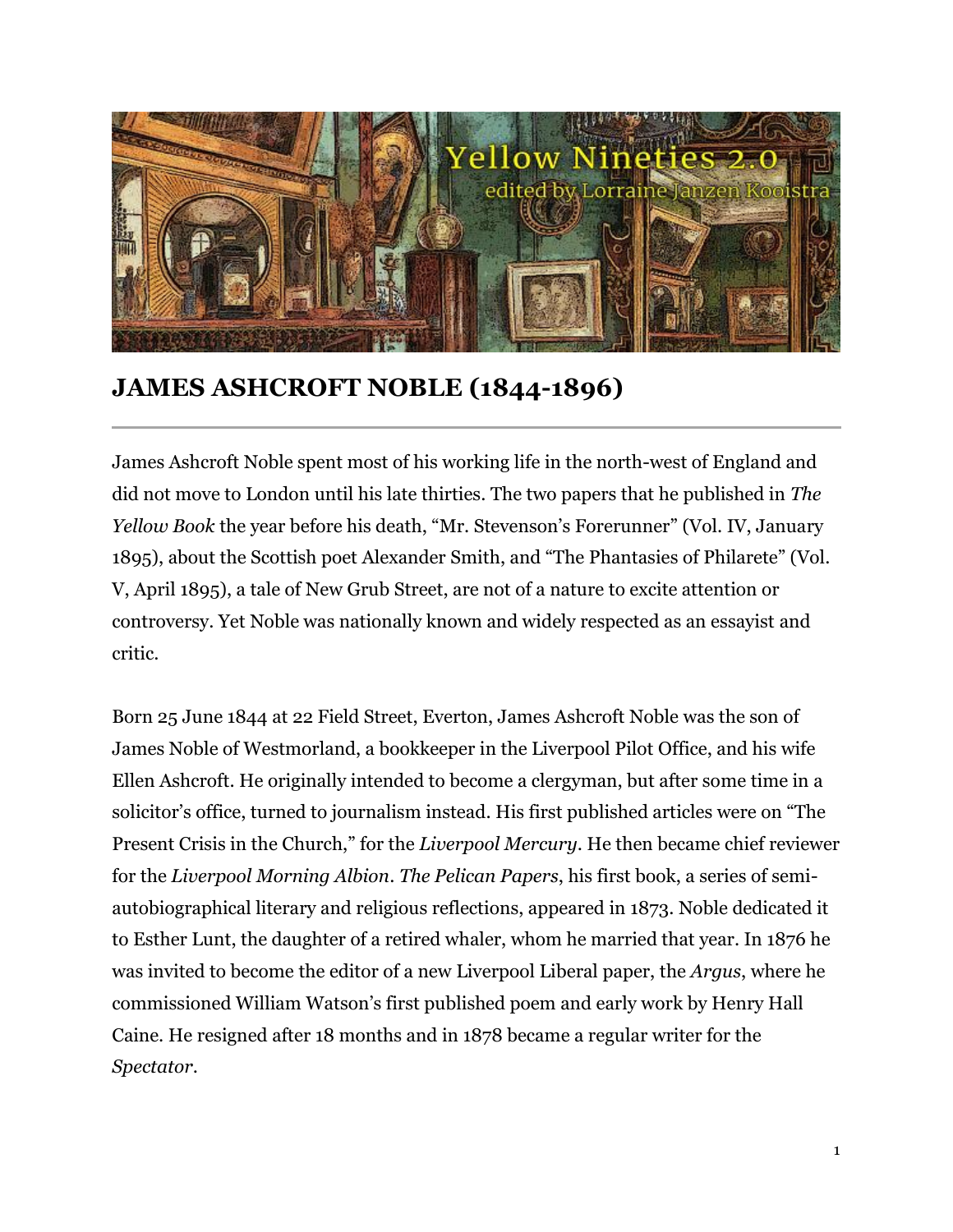At about this time Noble left Liverpool for Ainsdale, a seaside village near Southport, fictionalized in his essay "Sandycombes" (*Impressions and Memories*,1895). Here he was visited by literary friends Watson, Caine, Charles Cowden Clarke, David Main, Alfred Perceval Graves and, most notably, Alexander Ireland, the book collector and biographer of Ralph Waldo Emerson.

Manchester and Liverpool were then active centres of Unitarianism. Though Anglican by upbringing, Noble was drawn to the Unitarian Movement and, through it, to the New England transcendentalists, preaching occasionally in the Unitarian Chapel in Southport. In *Morality in English Fiction* (1886), originally a lecture delivered in various towns in Northern England, he reserved his greatest admiration for the work of George Eliot, "great as a literary artist, equally great as an ethical inspirer." But he also defended "art for art's sake," arguing that, as art stemmed from human emotions, it could never be completely immoral.

The moral underpinning of Noble's work should not obscure the fact that he was also an aesthete, whose career turned on his admiration for Dante Gabriel Rossetti. Reviewing David Main's *Treasury of English Sonnets* in the *Contemporary Review* ("The Sonnet in England," September 1880) he claimed that because Rossetti's sonnets were "purely artistic" they should be exempted from "irritating pseudo-ethical controversies." Thus he made public and gracious reparation to Rossetti for the devastating accusations of immorality printed by Robert Buchanan in the same journal in 1871 ("The Fleshly School of Poetry," *CR*, October 1871). Through Caine, Noble learned how much his remarks had gratified Rossetti and, in May 1881, decided to pack his bags for London. He settled in Battersea, but after little more than two years was driven by ill-health back to Birkdale, near Southport. In 1884 Alexander Ireland came to his aid by offering him the post of literary editor on his Radical newspaper, the *Manchester Examiner*.

During this second sojourn in the Liverpool area John Robb, publisher of *My Ladies' Sonnets*, introduced its author, Richard Le Gallienne, to Noble. With characteristic generosity Noble did all he could to advance Le Gallienne's career. He favourably reviewed his book in the *Academy* (24 March 1888). In 1892 Le Gallienne dedicated the final section of *English Poems* to Noble, who responded with an entry on Le Gallienne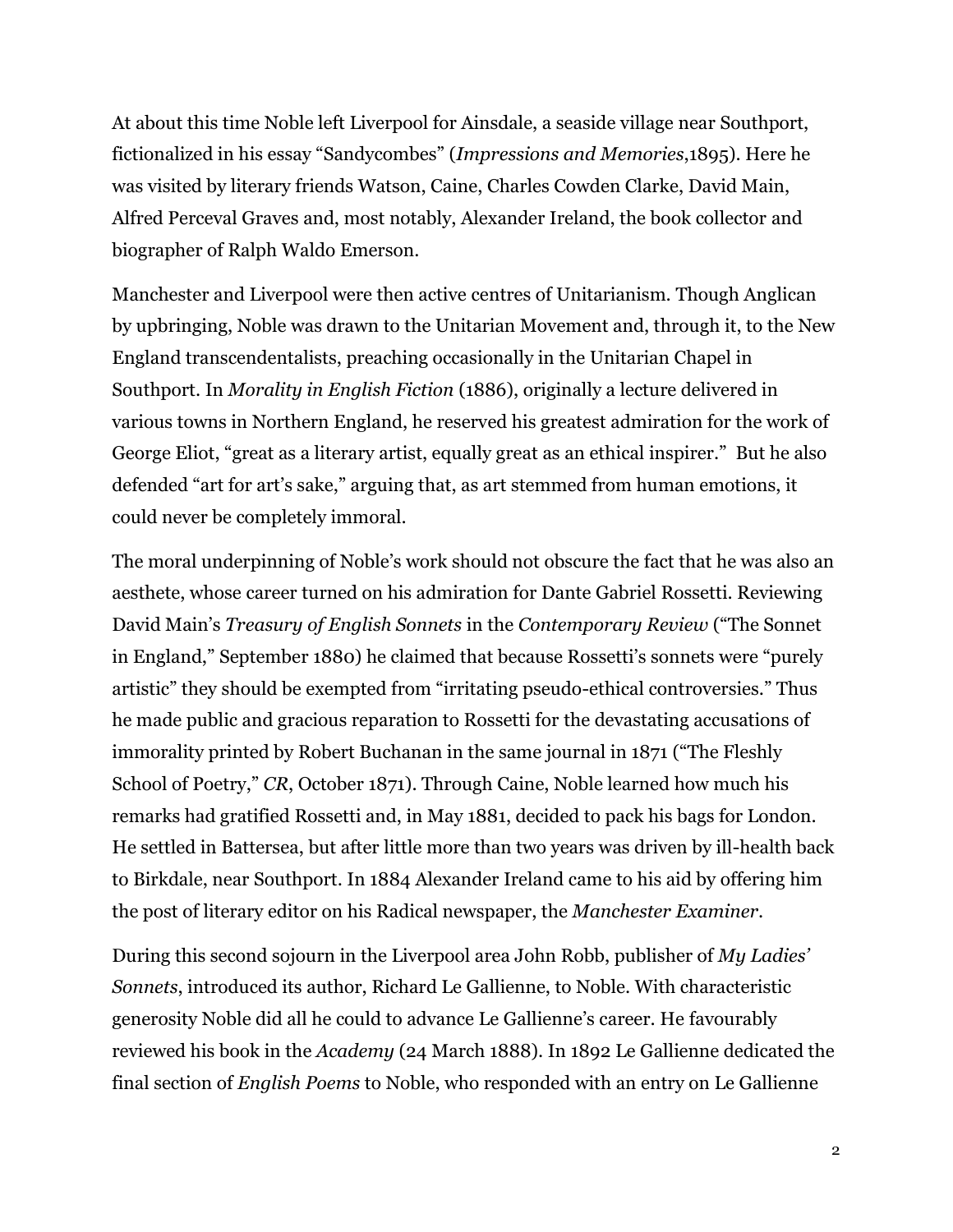for Alfred Miles's anthology, *Poets and Poetry of the Century*. With Le Gallienne as John Lane's reader, it followed naturally that Noble's *The Sonnet in England and Other Essays* (1893) should be published by The Bodley Head. The book opened with a reprint of "The Sonnet in England" paper, Noble gently advertising his Rossetti connection in the preface: "it is a joy to me to know that Rossetti himself received pleasure from the words of one who was then an entirely unknown critic."

Thus Noble, rather in the wake of his younger Liverpool protégés Watson and Le Gallienne, finally took on the colours of The Bodley Head. Yet in 1895, while the conservative Watson demanded Lane withdraw all Oscar Wilde's books from his list, it was the older but more liberal Noble who signed a petition against the harshness of Wilde's prison sentence.

On the strength of *The Sonnet in England* Noble had returned to London in 1893, writing for the foremost London periodicals, including *The Yellow Book*. "The Phantasies of Philarete" is a plea for kindliness in literary criticism, while the death of its protagonist by chloral may well be another Rossetti allusion.

In 1894 Noble helped to found the Liberal journal the *New Age* (he was part-proprietor) and began his editorship of the monthly *Illustrator…for the Sunday School Teacher and Bible Student.* He was also introduced by the minister of the local Unitarian chapel to the sixteen-year old Edward Thomas. Seeing him as a nature writer in the New England tradition of Thoreau, Noble encouraged his work and arranged for its early publication in the *New Age*. Thomas dedicated his first book, *The Woodland Life* (1897) to Noble and in 1899 married his daughter, Helen.

Noble died of tubercular laryngitis on 3 April 1896 at his home, 6 Patten Road, Wandsworth. He was fifty-one. Wreaths were sent by Le Gallienne, Caine, Richard Hutton of the *Spectator* and William Sharp, while Noble's widow preserved a letter of condolence from Robert Buchanan referring to her husband's "brave and beautiful nature" and to the universal love and respect in which he was held.

## © 2010, Kedrun Laurie